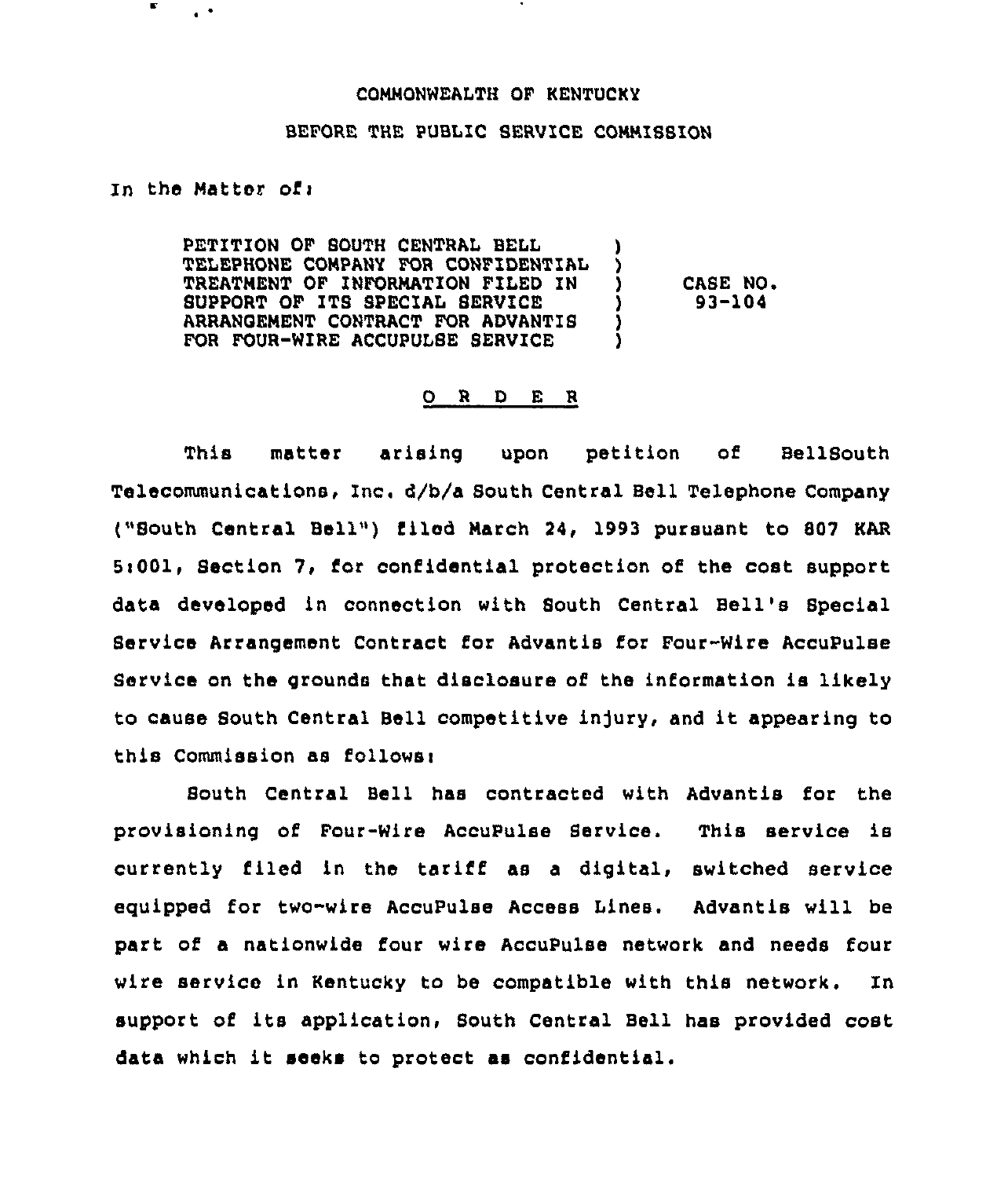The information sought to be protected is not known outside of South Central Bell and is not disseminated within South Central Bell except to those employees who have a legitimate business need to know and act upon the information. South Central Bell seeks to preserve the confidentiality of the information through all appropriate means, including the maintenance of appropriate security at its offices.

KRS 61.872(1) requires information filed with the Commission to be available for public inspection unless specifically exempted by statute. Exemptions from this requirement are provided in KRS 61.878(1}. That section of the statute exempts 11 categories of information. One category exempted in subparagraph (c) of that section is commercial information confidentially disclosed to the Commission. To qualify for that exemption, it must be established that disclosure of the information is likely to cause substantial competitive harm to the party from whom the information was obtained. To satisfy this test, the party claiming confidentiality must demonstrate actual competition and a likelihood of substantial competitive in)ury if the information is disclosed. Competitive injury occurs when disclosure of the information gives competitors an unfair business advantage.

AccuPulse Service is an alternative to dedicated private line networks and utilizes the exchange switching network. South Central Bell's competitors for private line networks are providers of microwave service, digital radio, and fiber networks. South Central Bell competitors for this service could use the information

 $-2-$